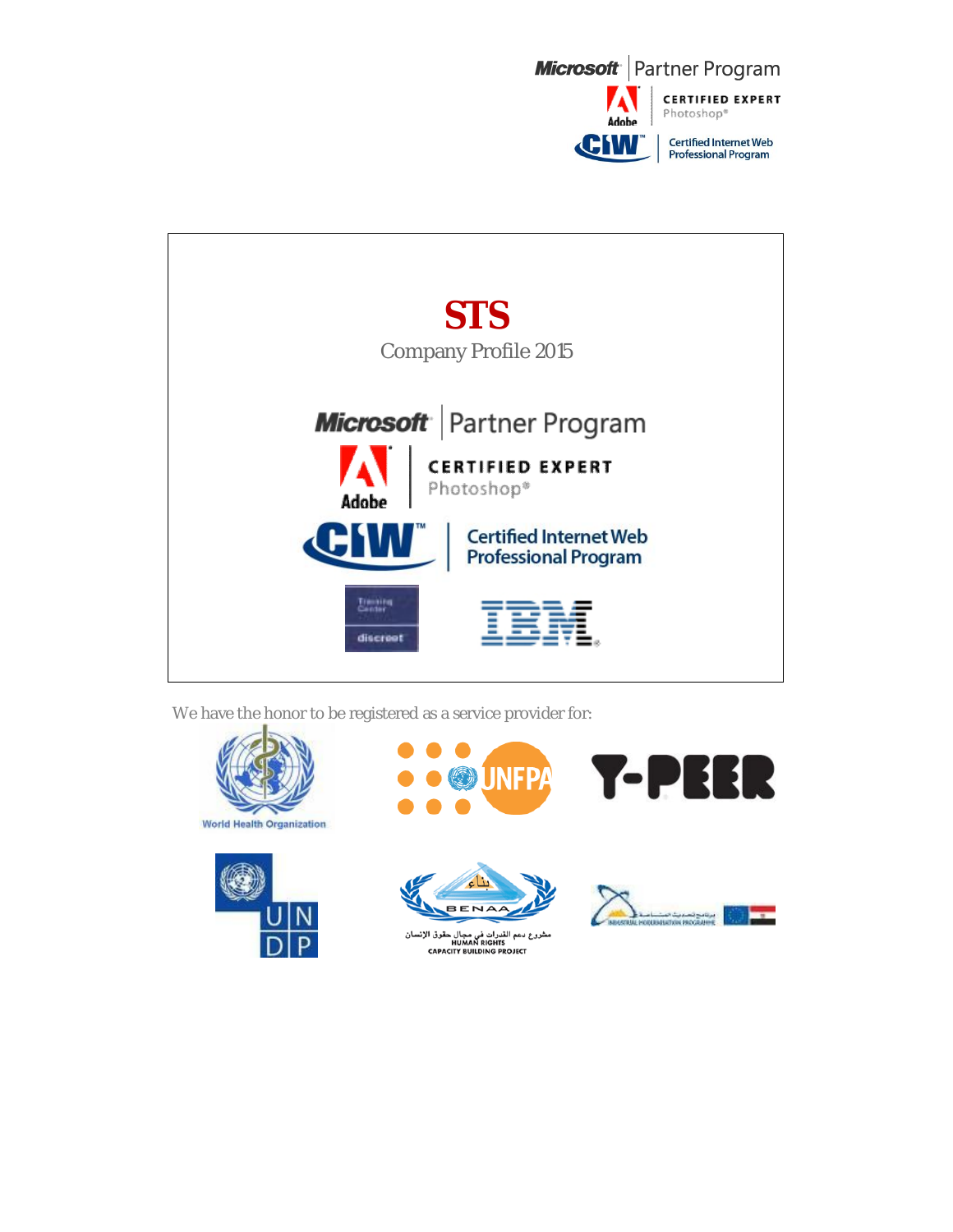

### Introduction

### Who are we?

STS is a marketing consulting firm, we focus on marketing communications & web applications. Founded in 2006, we have 9 years of experience in the Egypt. STS has initiated to help business enterprises achieve efficiency and effectiveness by taking them into the e-world, being partners in e-revolution. Since then, everyday we have grown, evolved and metamorphosed to the present, gained in size as well as knowledge, attempting for greater heights.

### Our mission:

Maintaining strong customer relationship by providing businesses with economic, wide scale of competitive and complete set of Marketing solutions relaying on continues learning and observations of the talented and carefully selected staff.

#### Our vision:

To continuously grow as a **Professional Marketing solutions firm** and be business partner to our domestic clients in Egypt and global clients in international markets.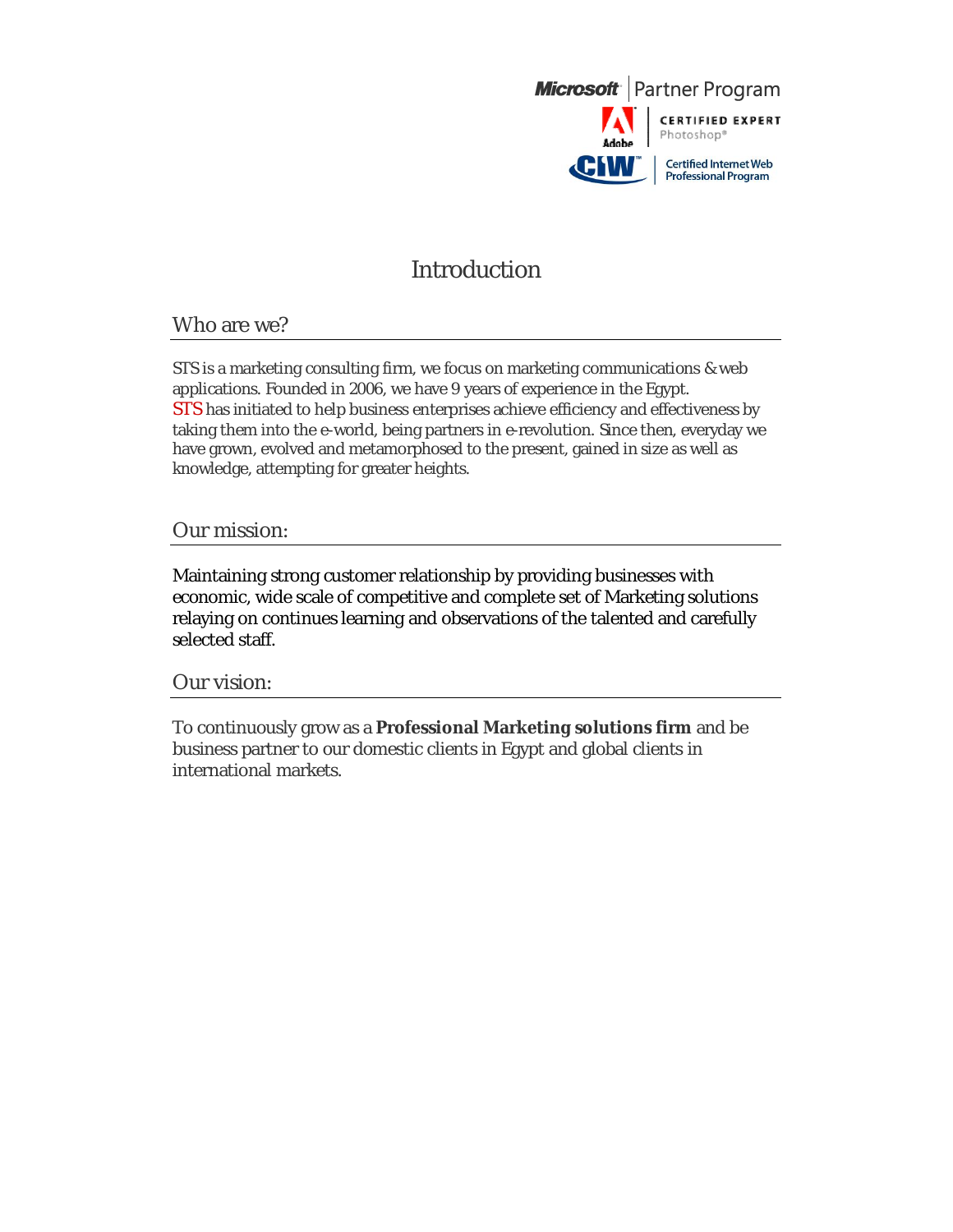

## **Company Data**

**Name: Smart Tech System (STS)**

**Address: Main office: 10 mostafa mokhtar off Ammar ibn Yasser, Higaz Square, Heliopolis, Cairo, Egypt. Sales office: ( for mails ) 6 Assem Abdel hamid St. off Nagaty serag St., Makram Ebied St., 1 st floor. Nasr city, Cairo, Egypt.**

**Telephone No.: + (202) 26716162 + (202) 26716163**

**Fax: + (202) 26718405**

**Mobile: +2 0111 2598 97**

**Website: www.sts-egypt.com**

**Sales e-mail: info@sts-egypt.com**

**Support e-mail: cs@sts-egypt.com**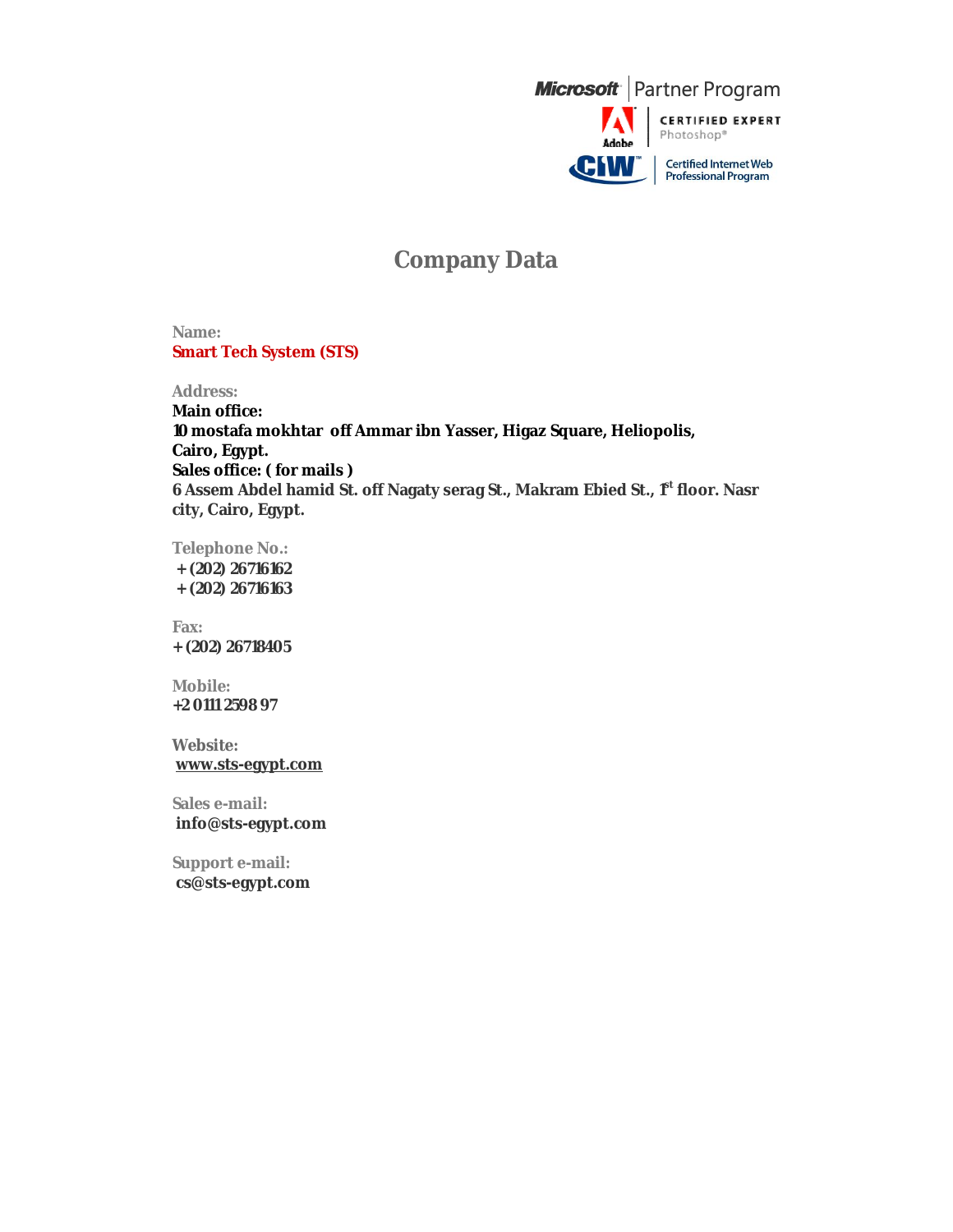

### **Services**

Our precedence is to provide a high quality creative production & quality services to our clients.

### **Marketing services:**

- CRM application
- CRM PRO application
- Project Management application

#### **Internet services:**

- Website design & development<br>- Digital Marketing
- Digital Marketing
- Social Media integration
- Facebook Management
- SEO Services
- Email Template
- Web Hosting
- Domain name reservation

### **Applications:**

- HR application
- Customer Service application
- Ticketing application
- Loyalty application
- Inventory application
- Mailing system
- E-learning application
- Discussion board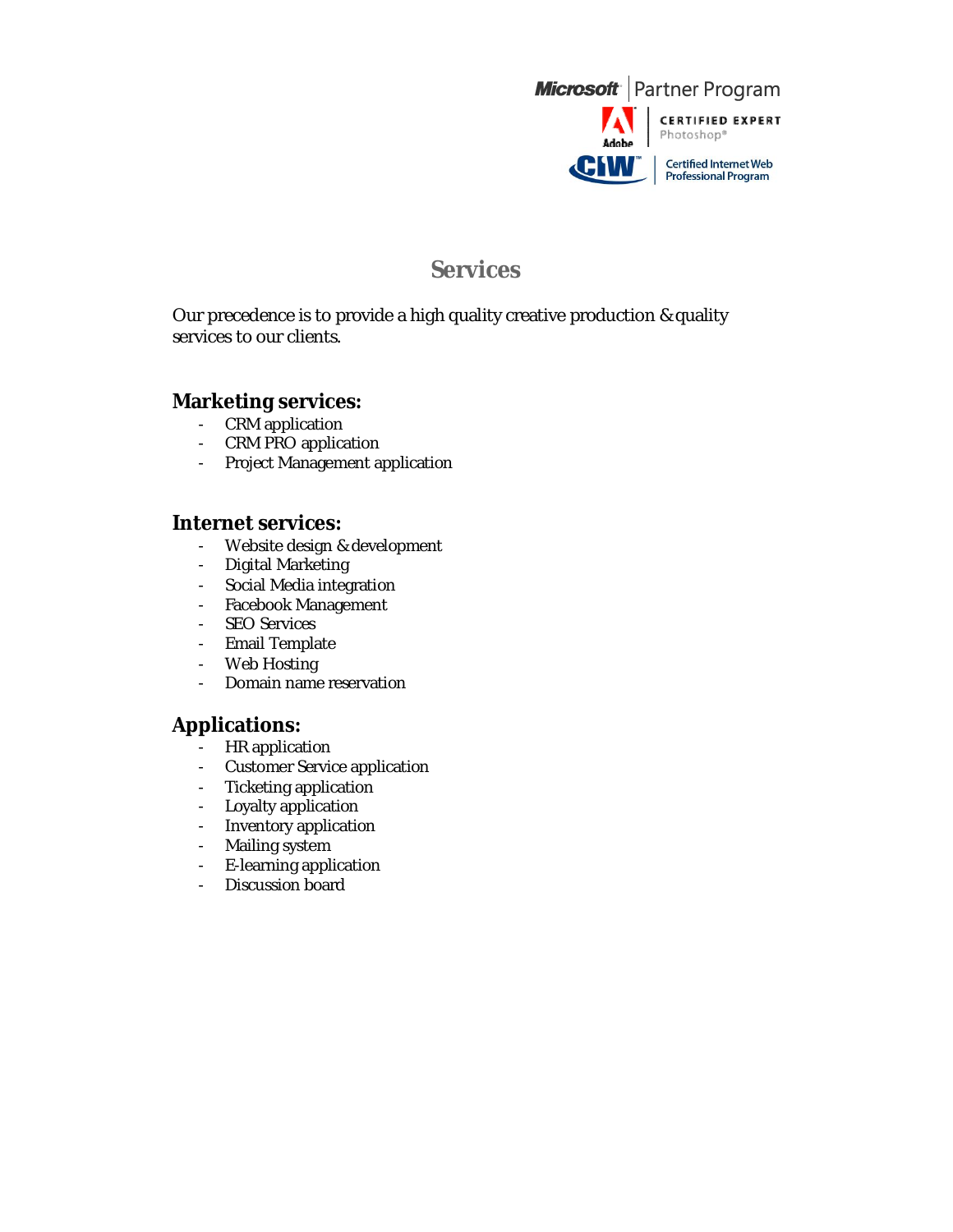

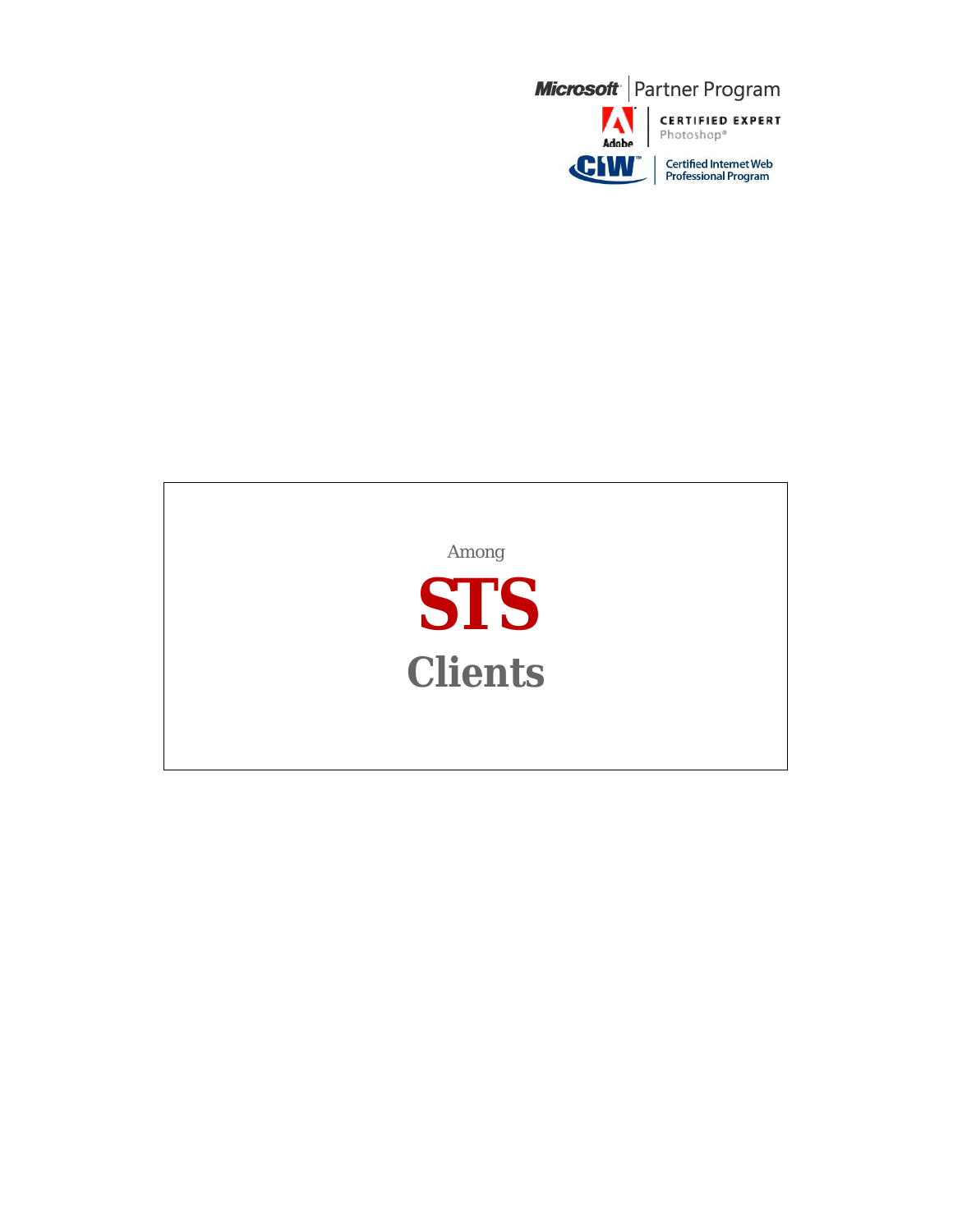

# **STS Work Experience: Client List:**

| $\mathsf{ID}$  | Project                                       | Client                     | Country                      | Date | <b>Website URL</b>           |  |
|----------------|-----------------------------------------------|----------------------------|------------------------------|------|------------------------------|--|
|                |                                               |                            |                              |      |                              |  |
|                |                                               |                            | Petroleum & Gas              |      |                              |  |
| 1              | Website<br>design &<br>development            | Petro<br><b>Services</b>   | Germany                      | 2011 | http://www.petroservices.de  |  |
| $\overline{2}$ | Website<br>design &<br>development<br>Website | <b>OSOCO</b>               | Egypt                        | 2009 | http://www.osoco-eg.com      |  |
| 3              | design &<br>development                       | PetroLift                  | Egypt                        | 2013 | http://www.petrolift.com     |  |
|                |                                               |                            | <b>Chemical &amp; Paints</b> |      |                              |  |
| $\overline{4}$ | Website<br>design &<br>development            | <b>PACHIN</b>              | Egypt                        | 2011 | http://www.pachin.net        |  |
| 5              | Website<br>design &<br>development            | <b>MCI</b>                 | Egypt                        | 2012 | http://www.mcipaints.com     |  |
| 6              | Website<br>design &<br>development            | غرفة الصناعات<br>الكيماويه | Egypt                        | 2013 | http://www.cci-egy.com       |  |
|                |                                               |                            | Food & Beverage              |      |                              |  |
| $\overline{7}$ | Website<br>design &<br>development            | Domty                      | Egypt                        | 2013 | http://www.domty.org         |  |
| 8              | Website<br>design &<br>development            | Agthia                     | Egypt                        | 2011 | http://www.alainfood.com     |  |
| 9              | Website<br>design &<br>development            | Al Qalzam                  | Saudi<br>Arabia              | 2013 | http://www.alqalzam.com      |  |
| 10             | Website                                       | Rabieco                    | Egypt                        |      | 2008 http://www.rabeico.com  |  |
|                | Pharmaceutical & Health Care                  |                            |                              |      |                              |  |
| 11             | Website<br>design &<br>development            | Chemipharm                 | Egypt                        | 2009 | http://www.chemipharm.com.eg |  |
| 12             | Website<br>design &                           | Ansari<br>Hospital         | Saudi<br>Arabia              | 2010 | http://www.alansari-sa.com   |  |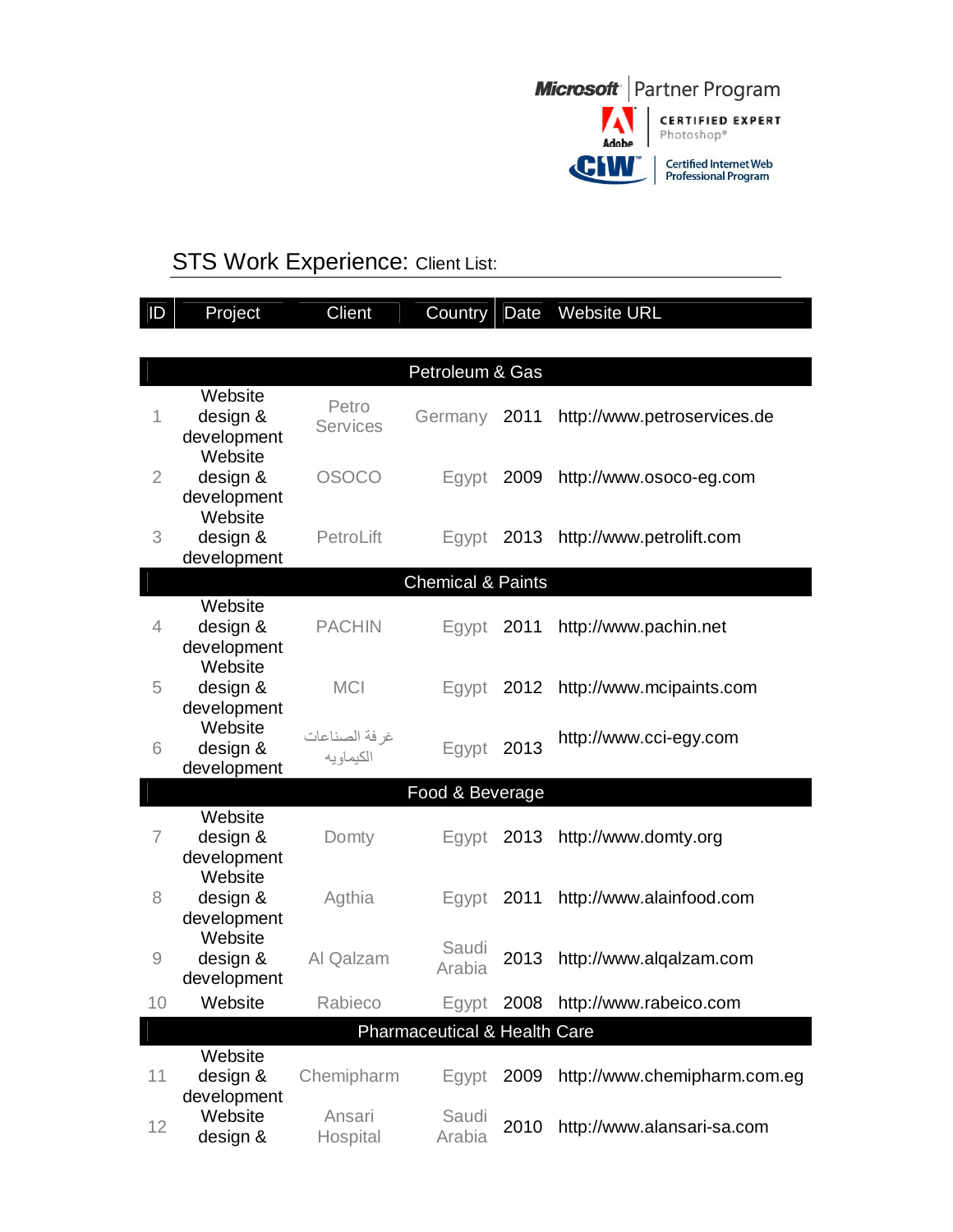

|             | development                        |                              |                 |      |                               |
|-------------|------------------------------------|------------------------------|-----------------|------|-------------------------------|
| 13          | Website<br>design &<br>development | Mamiba<br>Luna Group         | Egypt           | 2010 | http://www.mamibacare.com     |
| 14          | Website<br>design &<br>development | El Arabi<br>Pharma           | Egypt           | 2014 | http://www.elarabipharma.com  |
| 15          | Website<br>design &<br>development | Ansari<br>Medical            | Saudi<br>Arabia | 2011 | http://www.ansarimed.com      |
| 16          | Website<br>design &<br>development | <b>Care Plus</b>             | Egypt           | 2011 | http://www.carepluseg.com     |
| 17          | Website<br>design &<br>development | Royal                        | Egypt           | 2008 | http://www.rc-eg.com          |
|             |                                    |                              | Industrial      |      |                               |
| 18          | Website<br>design &<br>development | Energya<br><b>Steel</b>      | Egypt           | 2011 | http://www.energyasteel.com   |
| 19          | Website<br>design &<br>development | Mardini Tex                  | Egypt           | 2011 | http://www.mardinitex.com     |
| 20          | Website<br>design &<br>development | <b>ALICO</b><br><b>EGYPT</b> | Egypt           | 2012 | http://www.alicoegypt.com     |
| 21          | Website<br>design &<br>development | Decora                       | Kuwait          | 2012 | http://www.decorakuwait.com   |
| 22          | Website<br>design &<br>development | <b>UDCO</b>                  | Egypt           | 2012 | http://www.udco-egypt.com     |
| 23          | Website<br>design &<br>development | Motakhsis                    | Libya           | 2013 | http://www.motakhsis.com      |
| 24          | Website<br>design &<br>development | Insu Tech                    | Egypt           |      | 2010 http://insutech-eg.net   |
| 25          | Website<br>design &<br>development | Dar ElEmara                  | Egypt           | 2010 | http://www.dar-elemara.com.eg |
| <b>NGOs</b> |                                    |                              |                 |      |                               |
| 26          | Website<br>design &                | <b>OUDA</b>                  | Egypt 2010      |      | http://www.ouda.org.eg        |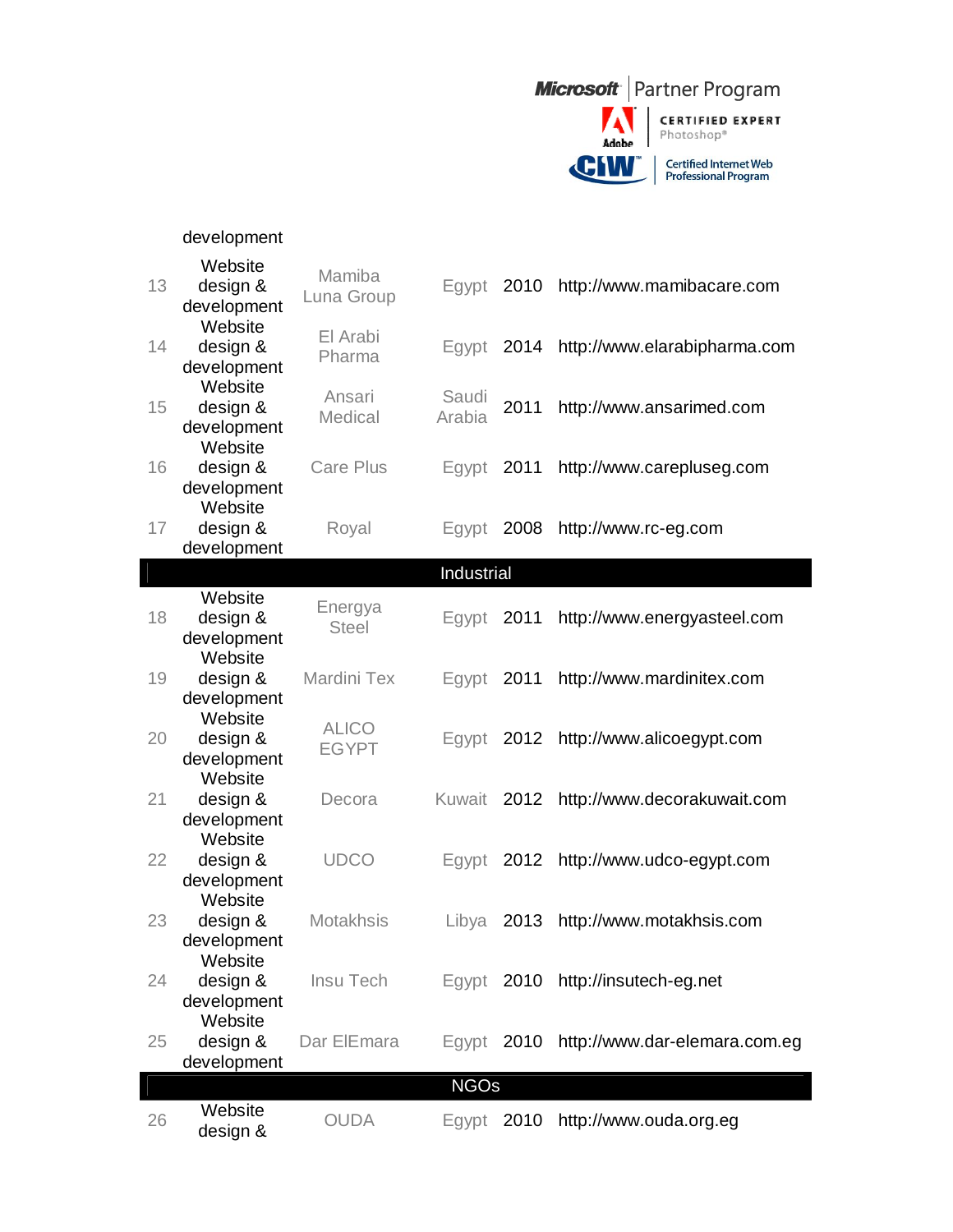

|    | development                                   |                                      |                        |      |                                                          |
|----|-----------------------------------------------|--------------------------------------|------------------------|------|----------------------------------------------------------|
| 27 | Website<br>design &<br>development            | <b>YPEER</b>                         | Egypt                  | 2009 | http://www.ypeeregypt.com                                |
|    |                                               |                                      | <b>Banks</b>           |      |                                                          |
| 28 | Website<br>design &<br>development            | <b>AIB</b>                           | Egypt 2011             |      | http://www.aibegypt.com                                  |
| 29 | Website<br>design &<br>development            | AlBaraka                             | Egypt                  | 2013 | Under construction in<br>cooperation with Etisalat Egypt |
|    |                                               |                                      | Ports & Cargo Shipment |      |                                                          |
| 30 | Website<br>design &<br>development            | <b>Suez Canal</b><br>Container       | Egypt                  | 2010 | http://www.scct.com.eg                                   |
| 31 | Website<br>design &<br>development            | ميناء دمياط                          | Egypt                  | 2013 | http://www.dchc-egdam.com                                |
|    |                                               |                                      | <b>Miscellanies</b>    |      |                                                          |
| 32 | Website<br>design &<br>development            | <b>YOOO2</b>                         | Egypt                  | 2010 | http://www.yooo2.com                                     |
| 33 | Website                                       | M <sub>3</sub> ana                   | Egypt                  | 2011 | http://www.m3ana.com                                     |
| 34 | Website                                       | Amr El Nono                          | Egypt                  | 2012 | http://www.amrnounou.com                                 |
| 35 | Website<br>design &<br>development<br>Website | <b>ECOMINEX</b>                      | Egypt                  | 2010 | http://www.ecominex.com                                  |
| 36 | design &<br>development                       | Edge PRO                             | Egypt                  | 2012 | http://www.edge-pro.com                                  |
| 37 | Website<br>design &<br>development            | البوابة نيوز                         | Egypt                  | 2013 | http://www.albawabhnews.com                              |
| 38 | Website<br>design &<br>development<br>Website | International<br><b>Office Group</b> |                        |      | Egypt 2010 http://www.iog-eg.com                         |
| 39 | design &<br>development                       | Trenta                               | Egypt                  | 2010 | http://www.trenta.net                                    |
| 40 | Website<br>design &<br>development            | Venecia                              | Egypt $2010$           |      | http://www.veneciaegypt.com                              |